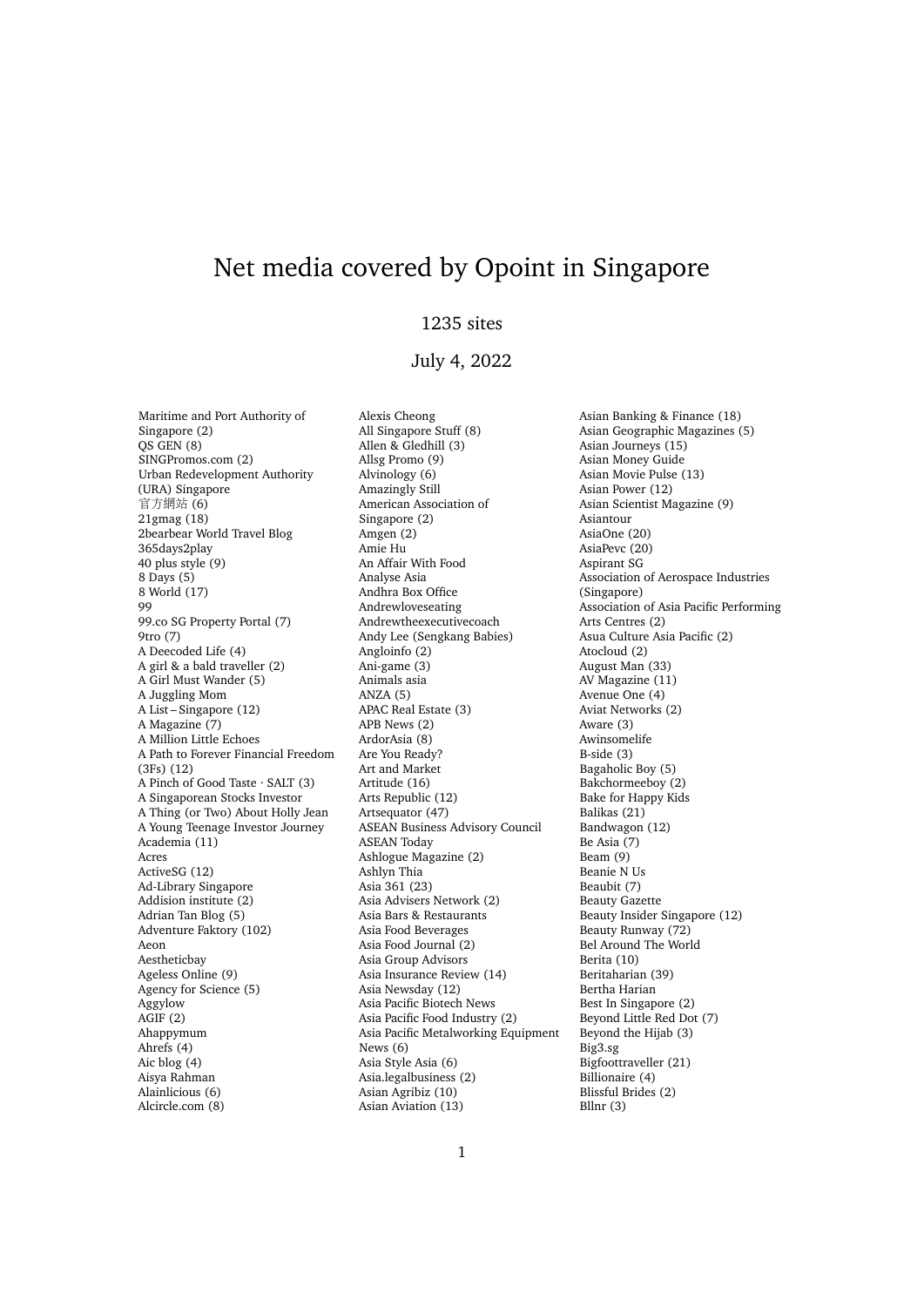### **Opoint Technology** Part of Infomer

Block Journal (2) Blog – Art Jamming Singapore Blog – Facia Ginza Singapore Blog – YWLC Blog Make The Change Blog | Woods in the Books Bluenest Blush (6) BNP Paribas Boleh Merokok (8) BON Events Singapore Blog Boringinvestor Brack<sup>(2)</sup> Brad 旅遊日誌 Branding in Asia (78) Bridging Skies Bright Moment Singapore Brightsparks British Chamber Of Commerce Singapore BubbaMama (33) Budgetpantry Bukit Brown BUKIT BROWN Burnpavement.com (9) Buro 24/7 (7) Burpple Business China Business Times SG (16) Camemberu (13) Campaign Asia-Pacific (11) Campus Magazine (4) Campusrock Can Buy or Not (24) CapitaLand (2) CarBuyer Singapore (6) CardUp Blog Career Development Association of Singapore (CDAS) (2) CareerBuilder Singapore (2) Carrie Sim CBRE Singapore (4) Celeste Chua Celine Chiam CFOTech Asia Chandler Institute of Governance Changi Airport Singapore (2) Channel Asia Singapore (16) Channel NewsAsia (35) **Charities** CheekieMonkies Chempost Cheryl Tay ChewyJas CHIC by Prince B Chief of Staff China Knowledge (4) Christopher O'Grady Chubby Botak Koala (3) CIO Asia (5) CIO World Asia (13) CIPD (2)

Cirium City Girl, City Stories (5) City News SG (3) City Nomads (15) Citywire Asia Clearly Surely (2) Cleo Singapore Clubpets (37) ClubSNAP Photography Community Clumpsy Compass CNA Lifestyle Cna Luxury (4) CoinPasar (11) Colliers (4) Come See Toys Commercial Guru (7) Compass One Condo Singapore (2) Confirm Good (20) Construct Digital (2) ContentAsia (2) Cooler Insights (2) Couture Troopers Cpib.gov..sg Craft Communications (2) Craziben (17) Createwealth8888 Crimson & Clover Cromly Crown Watch Blog (9) Crypto Tab Browser Crystal Phuong.net Cuisine Paradise Cuisine&Wine Asia (5) Cultjobs Culture360.asef.org Curatedition Currentnews blogspot Cyber Security Agency of Singapore (CSA) (6) Daily Vanity Danamic (9) DanielFoodDiary.com Daprayer Darren Bloggie (10) Davison (2) Dblchin De51gn (6) DealStreetAsia (21) Deasoka (5) Deelightfully Veg (2) Deenise Glitz Defense Politics Asia (5) Delishar (6) Dental Asia (7) Dentsu Deployant (5) Design and Architecture (4) Design Taxi (25) DestinAsian (12) DigiconAsia (5) Digital in Asia (10)

Digital Market Asia (6) Digital Senior (5) DigitalCFO Asia (15) Dino Mama Discoverist.sg – Changi Recommends (11) Dksg Dollars and Sense Dominique Goh Dotlah Doyenne (5) Dr Wealth (26) Dyslexia Association of Singapore (2) e27 (15) Earth Observatory of Singapore (2) Eastday (10) Eastspring Investments Easy Travel Recipes (6) Eat and Travel with Us Eat Dream Love Eat What Tonight (7) Eatbook (14) Ecagroup Eco Business.com (54) Ed Unloaded edb.com (2) EDBI Eddy Chua (4) Edge Prop (7) Edmund Tie (2) eFeedLink Mobile EFinancialCareers Singapore (4) El Hourriya (22) Elle.com..sg Embassy of France in Singapore (8) Emeritus (3) Enabalista Enterprise Singapore (5) Entertainment Tech Asia (3) EPDP NEWS (24) Epicure (11) Ernest Lim's investing blog Escape! (3) Escaping  $(6)$ Esplanade (7) Esquire singapore (7) Esther Rachel Estherxie.com Eternality Tan Etrangle Eureka Girl Eurekahedge (2) Evacomics Eventbrite (10) Eventfinda EventsNewsAsia (5) Evo Singapore (2) Expat Choice Asia (2) Expat Living (12) Expedia Singapore Travel Blog (9) Explodingbelly Explore Life Lah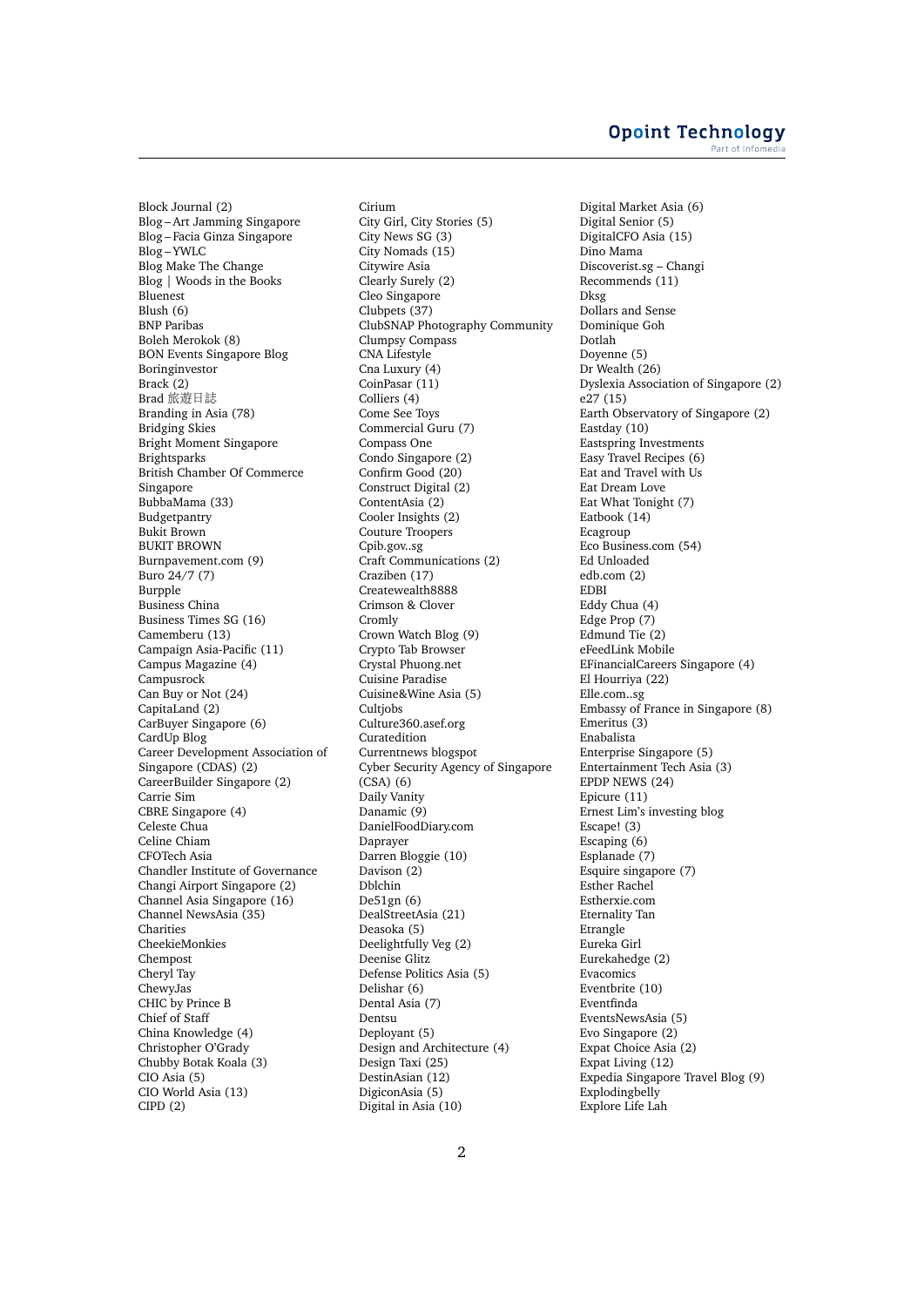Exxonmobil F Movie Magazine FaithyVanityTable Fam Wencong, Kenneth Families for Life (6) Fashion Studio Magazine.com (2) FCM Travel Solutions SG (2) Female (5) Fidelity Finance Derivative (8) Financial Chickens (4) Financial Horse (8) Finews.asia (26) Fintech Singapore (14) Fire Forty Six (6) Firststopsingapore.com/en (8) Five Lines (2) Five Stars And a Moon Flat Spoke Media Florist Singapore (2) Focus on the Family Singapore (10) Fog Computing World (2) Food & Beverage Asia Food Blog Singapore (7) Food News International (29) Food Ninja Foodgem Foodindustry.asia (2) Foodography ForFunk ForgetGrowingUp Fortunes Times (94) Foundersmemorial FourFourTwo Singapore (38) Frazer Jones SG (2) Freight Comms (24) Frontier Enterprise (24) Fundamentally-Flawed Funding Societies Funding Societies Blog (7) FutureCFO (30) FutureCIO (13) FutureIoT (6) GadgetMatch GadgetReactor (5) GameStart Asia Gametrader (14) **GEEKBITE** General Insurance Association Of Singapore Genetic geraldgiam.sg Getdoc (3) GIC (2) Girls in Tech Singapore (2) GirlStyle Singapore (23) Global Business Press (35) Global Sources (3) Global Yellow Pages (GYP) (2) GlobalMaritimeHub (3) GNineThree Go Kepri (18)

Goal (3) Golf Asia (4) Goody Feed (28) Gourmet Living Gov.sg (5) Govinsider (6) GovTech Singapore (3) Grab (2) Gratenews (6) Great Deals Singapore (5) Great New Places Green Future Solutions Green Is The New Black Growing with the Tans (3) GuideMeSingapore (2) H88.com..sg Halal Trip Halal Universe News (11) HallyuSG (12) Han Hui Hui Hantu Blog Happyvitamin  $HAPZ(2)$ HardwareZone Singapore (49) Harper's Bazaar Singapore (11) Have Halal Will Travel HazelDiary Health Care Asia Health Sciences Authority (HSA) (3) HealthHub (11) Healthxchange Healthy Lifestyle Singapore Heckin Unicorn Hedgehogcomms Hello Jingwen HelloKpop (7) Help your own money Henry Manampiring Her World (44) Here Be Geeks (6) Here to Play (3) Hey! Magazine (3) High Net Worth (15) Highest Spirits (10) Himal South Asian Home & Decor Singapore (5) Honeykids Asia (33) Hong Leong Group Horror Movie Hoteliers Web (16) Houzz Hpility SG (9) HQ Asia HR Digital Today HR in Asia (3) HRD Asia (6) Hrm Asia (4) Huaren (12) Human Resources Online (39) Huney'Z World Huttons Group (2) i am a barista in sg

I Eat and Eat (8) I Wander I3 sgx.i3investor.com IBTimes Singapore (12) Icon Singapore (8) Ieatishootipost If Only Singaporeans Stopped to Think iFitness Singapore (4) IG Singapore (2) Iixglobal (3) Ikeda Spa IMAS $(2)$ In Chef Mode In My Shawls (2) Inavate (10) InCinemas (2) Indesignlive (5) Indiase Media (7) Indoconnect Singapore (3) Infochola Solutions (2) Infocomm Media Development Authority (9) Infomedia | Adelphi Psych Medicine Clinic Innovation Is Everywhere (2) Inside Recent (9) Institute of Service Excellence Institution of Engineers Singapore (IES) (2) Insurance Business ASIA (16) Insuranceasia (3) Insurancemarket Inter-Religious Organisation, Singapore InterestGuru (5) International Business Magazine (7) International School In Singapore Intnet.org (10) Intriq Journey InvestingNote Investment Moats Investment Stab (5) IProperty (2) IR Basilica ISEAS – Yusof Ishak Institute (19) Isochrono (6) IT Brief Asia (2) Ithinkaboutmoneyallday ivannation.com Ivanteh-Runningman 싱가포르 코리안월드 (3) Janeenyay Janel Ku (5) Janiqueel (19) Jayndee (3) Jeraldine Phneah Official Website (5) JeremySG Jes Loves (5) Jetgala Jetstar Asia (2) Jiahui Muses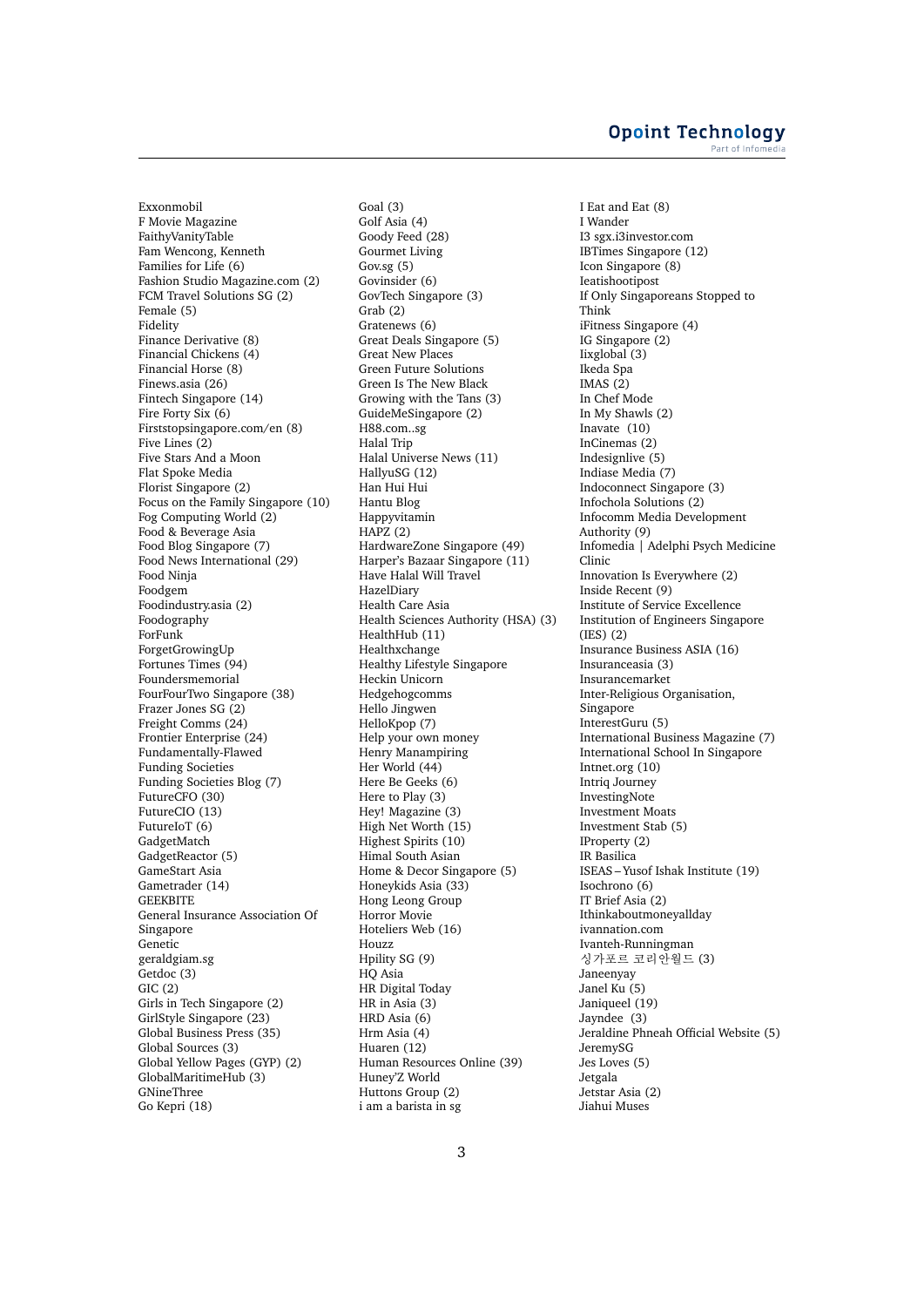Jio Play Game (19) JLL Singapore (3) Jobscentral Johorkaki Singapore Food Travel Blog JTC Corporation (2) Juice Juneunicorn Junpiter Futbol (3) Just Being Ernest (4) Justintanwc JustRunLah (12) justsaying.ASIA (27) Kaiting Hearts (3) Katabali Kate Was Here Katelyn Tan (18) Katong Kids Inc (7) Kavenyou Kbeats Singapore Kenneth Jayaretnam Keppel Land KiasuParents KidiSquare (2) Kids 'R' Simple Kindle Singapore Klook Travel Blog (4) knightfrank (2) Kohepets Blog (7) Koreanpress Kuchingborneo (35) Kumbim kāi by bellywellyjelly (4) L'Officiel Singapore (6) Labourbeat (5) Lady, You Can Be Free LadyBoss LadyIronChef Land Transport Guru learnislam LEIALAUREN Lemon Film Leong Sze Hian (10) Ler Travel Diary 乐游记 (4) Lesterchan.net Life in Arpeggio Life Is In The Small Things Life's Tiny Miracles (44) Lifestyle Asia: SG (28) Lifestyle Collective (7) Lifestyle Guide (14) Lil Blue Bottle (10) Lirongs Lisa.T.Pink Little Big Red Dot (11) Little Day Out (36) Little Grey Box (61) Little Miss Honey (7) Little.sg LittleRedDotMum Livelaughtravel (56) Local News Singapore Logistics Insight Asia

Lonely Travelog Lookbox Living (6) Loop Me Louis Vuitton Lta.gov..sg (2) Luxart Asia Luxe Society Asia (4) Luxuo (35) Luxury Asia Insider Made In Singapore Lah (14) Magazine.compareretreats (41) Mainly Miles (11) Majlis Ugama Islam Singapura Mamamie's Thots Mamawearpapashirt Mangosteen Club (103) Manifoldtimes (2) Mapletree Media Pte Ltd Marcusgohmarcusgoh (2) Marie France Asia (36) Marine & Industrial Report Marine Parade Town Council Marketing-Interactive.com (7) Martech Asia (5) MAS (8) Media One Mediabuzz (2) Mediacorp Meinblogland melissackoh.com (19) Men's Folio (6) Merlion Wayfarer Metropolitant (8) **MetroResidences** Mewatch (4) Michelin Guide Singapore (7) Middle Class Sg (4) Middle East Insurance Review (8) Midwestern Epigraphic Society Miles Chaser (4) MillionaireAsia (9) Milton Goh Blog (3) MIMS SG (18) MIMS Today (11) Mind Champs MINDEF Singapore (3) Mindful Moments Singapore (21) Ministry of Communications and Information Ministry of Education Ministry of Finance (16) Ministry of Foreign Affairs Singapore Ministry of Health (3) Ministry of Home Affairs (MHA) (2) Ministry of Law (10) Ministry of Manpower (17) Ministry of National Development (3) Ministry of Social and Family Development (3) Ministry of Transport (MOT) Miss Tam Chiak (6) Missuschewy

Mitsueki.sg miyagi.sg Mobvista (2) Modgam MONEY FM 89.3 (5) Money Maverick MoneyDigest.sg (28) Moneysense MoneySmart (29) Mongabong Monkshill Moovaz Mother Inc Mothership.sg (7) Mr Egg MrBrown.com Ms Skinny Fat Mshannahchia MSN Singapore (60) MTI (2)  $MU/SE(4)$ Mum's calling Mum's The Word Mummy Wee Blog (2) Mummyfique (8) Muse Media Asia Musings from Singapore (14) Muslim Converts' Association of Singapore Must Share News (9) My Chirpy Life My Destination Singapore (2) My Precious Kids My Running Addiction My Singapore News My Singapore Travel (22) My Stock Investing myBeautyCravings (2) MyCareersFuture Singapore Mylilbookworm Mypr2u Singapore Nadnut (19) NAHMJ (2) Naked Glory National Arts Council: NAC National Center for Public Policy Research (3) Nature Society (Singapore) (3) NÜYOU (5) NEA (2) Nestia Netball (2) New Fortune Times (29) New Naratif (4) New Worlds News Beezer (38) NewsRise NewsRoom.Asia (11) Ngjuann.com (2) Nickpan.com No Game No Talk Nocturnal (12)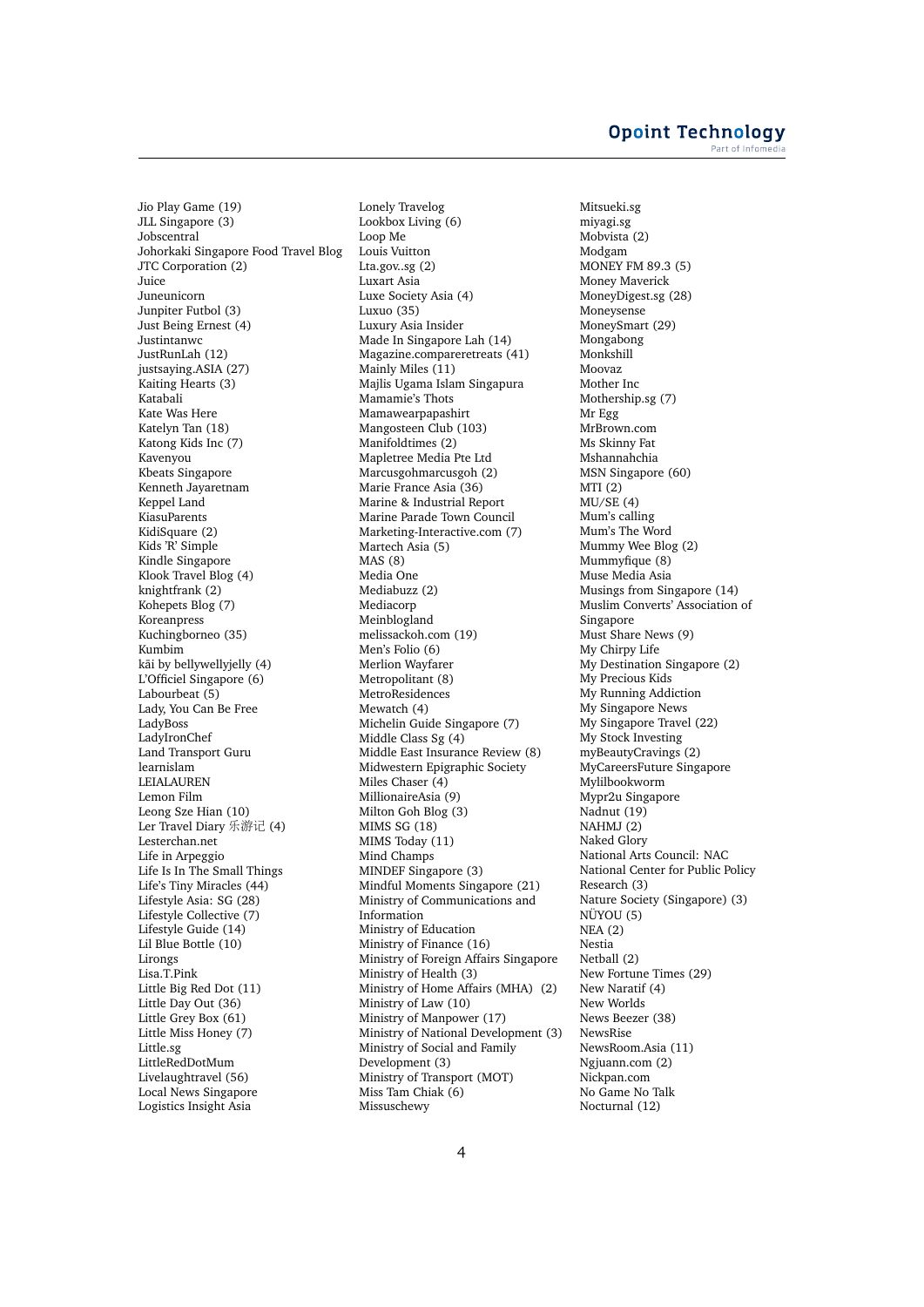Nookmag NOVI Health NTUC (6) NUS News (8) NUSSU The Ridge Magazine (6) NutraIngredients Asia (57) NXT Singapore (6) Nylon Singapore (8) Oasis by KrASIA Object Lessons Space  $OCW(3)$ Oishii ONE FM 91.3 OneShift (8) Only William OnScreenAsia (16) Open Rice (3) OpenGov Asia (2) Osome (2) Our Better World (3) Our Grandfather Story (5) Our Parenting World Our Unique Stories Out-of-office Pacificprime (6) Pam goes travelling (2) Panels and Furniture Asia (3) Pang Zhe Liang (10) PAP Nee Soon (3) Parade of Love (5) Parentsworld (5) Parka Blogs Parti Passion Card (2) PassportChop.com (10) Paullowinvestmentjourney Payload PeiPei.HaoHao Penang Rendezvous (5) PEONY Zine (2) Peonykiss.com People Matters Global (8) People's Action Party (2) Pesochnya.com Pets Magazine (10) Petunialee Philip Ang Phuakahkengthomas Pigeonhole Live Pin Prestige Singapore (15) Ping.Er.Rain PlastyTalk (3) Playfuldroid! (8) Plural Art Mag (19) PolicyPal (5) Pop Culture Online (17) Popagandhi Popcorn SG (2) Popspoken (7) Popwire (6) POSB Singapore Potions (4)

Pravasiexpress (83) Prestige Singapore (7) Prettyfrowns Prime (6) Prime Minister's Office Singapore (2) Princessadiary (2) PrisChew Dot Com ProButterfly Professional Heckler Progress Singapore Party (2) Property Soul (5) Propertyguru (2) PropNex (3) Propwise.Sg psonetwork.com PUB Public Transport Council (3) Purple Taste Qanvast (5) QiuQiu Qsrmedia Asia (14) RachellTan Radio Finance (2) RailTravel Station (9) RainbowDiaries Rascal Dads Ravi Philemon Razor TV (10) Reach (3) Red Ants (7) Red Sports (7) REDAS (2) Redbrick (2) Reddotunited RedWire Times ReferralCandy Blog (23) REIT AsiaPac (2) REITAS (2) Reitsweek (4) Relentlesslaundry Blogspot Remember Singapore Renovation Singapore (2) Responsible Business (2) Retail 360 Asia Retail Asia (4) REV Magazine (25) Revolution Watch (10) Rice Media (5) Rilek 1 Corner Roads (4) Roamscapes (6) Robb Report Singapore (19) Roy Ngerng Rubbish Eat Rubbish Grow RUN Singapore (14) RunSociety (2) Sabre (3) Safra (2) SAIS Sakuraharuka Salaam (11) Salary.sg (9)

Samsung Singapore Sand Magazine Sarah Emery | American Expat (6) Sassy Mama (46) Savills (2) Savour Blackbookasia (57) Scam Alert! (3) Scciob School Notices Singapore Schoolbag.sg (16) Science And Information Organization Sea asia (2) Seaisi (7) Secret Life of Fatbacks (9) Securities Investors Association (2) Seedly (2) SEM & SEO Company in Singapore Senang Diri Senatus (15) Sentenced To Live SeriousAboutPreschool.com Sex & Singapore City (6) SG Budget Babe SG Business Talk (6) SG Carmart.com (2) Sg EverydayOnSales (7) SG Food Lifestyle (15) SG Food on Foot SG investors.io SG Lifestyle (6) SG Magazine Online (7) SG Money Matters (3) SG Observer (6) SG Psych Stuff SG Singapore Times (8) SG Young Investment Sgbikemart (2) SgCafeHopping Sgdividends Sgeek (4) Sgh.com..sg (2) SGVue SGX Yield Stock (3) shadowandy Share And Stocks (14) Share Junction ShareInvestor.com (2) Sharing is Caring Shaun Owyeong Shell in Singapore (2) Shenton Wire (10) Shin Min Daily News shopback.sg Shout (10) Sifa Silver Jobs Silverkris (33) SimpliFlying (2) Simply Mommie Sinchew Business (6) SINdie (5)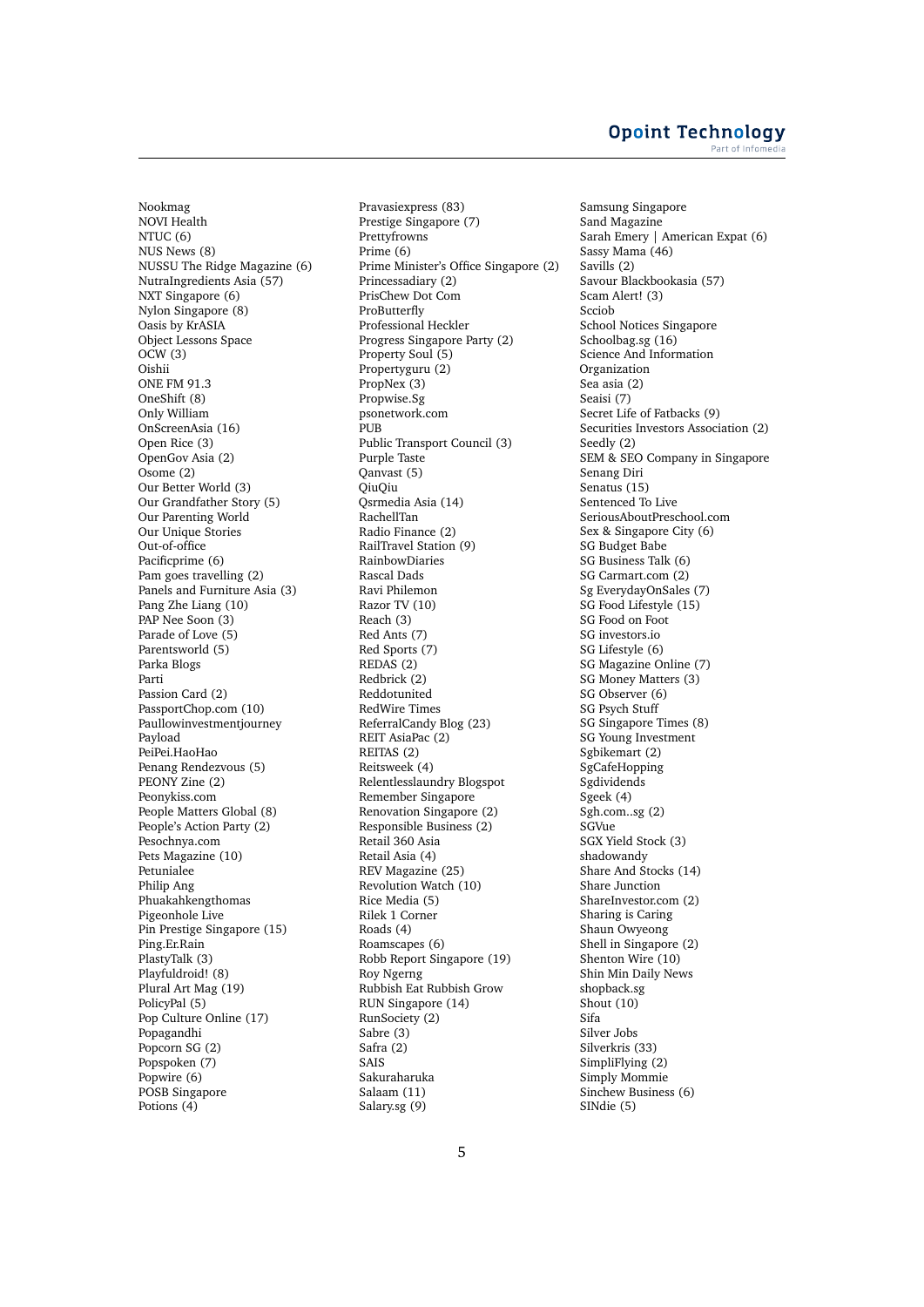Singapore Actually Singapore Airlines Singapore Alternatives Singapore Architects Singapore Art Gallery Guide (19) Singapore Art Museum (SAM) (2) Singapore Brides (4) Singapore Business Owners (29) Singapore Business Review (27) Singapore Exchange Limited (2) Singapore Expats (2) Singapore Fintech Association Singapore Food, Travel and Lifestyle Blog Singapore Foodie (15) Singapore for Kids Singapore Friendly Singapore Government Singapore Food Agency (3) Singapore Grand Prix Singapore Infocomm Guide (7) Singapore Institute of Aerospace Engineers Singapore IPOs Singapore Karate-Do Federation Singapore Law Blog Singapore Law Watch (3) Singapore Man of Leisure Singapore Management University (3) Singapore Medical Association Singapore National Olympic Council (2) Singapore News Singapore News Blog Singapore News Gazette (11) Singapore News Live (8) Singapore People's Party Singapore Policy Journal Singapore Press Holdings Singapore Real Estate (4) Singapore Star.com (4) Singapore Times of News (7) Singapore Travelholic Singapore Uncensored (13) Singapore Wine Vault (2) Singapore Women Portal (4) Singaporean Biz Singaporechess SingaporeLegalAdvice.com (5) SingaporeMotherhood (9) Singaporeschild.com..sg (12) Singaporeyou Singapura Now (6) Singdao PR (6) Singhealth.com..sg Singsaver Sistic (9) Sivantos.com Six Pegs.com Six&Seven Sjx Watches (2)

Skyscanner SG SmallCapAsia (8) Smart Aviation Singapore Smart Pinoy Investor Smartparents.sg (12) SME Horizon (10) SmileTutor (16) SMJ (2) SMRT Blog (2) So Chic (2) So Far Social Change Central (9) Social Development Network (4) Solitairemagazine (10) Soompi (12) Southeast Asia (61) Southeast Asian Archaeology (44) Spd (4) SPH Media (3) Spin Or Bin Music (7) Spirited Singapore (25) Splash 247 (24) Sport Singapore (4) Sports IN Cycling (26) Square Rooms (7) Sri Lanka Guardian (7) Srsfund SRX SSA Academy ST Engineering Star Hub (3) Stepchange STJobs (5) Stockinvestingsingapore Stockmarketmindgames Stockpal Asia (5) STOMP (8) Storm Community (8) Stproperty Straatosphere (3) Straits Times (115) Study in Singapore With MDIS (2) Style Frontier Suma Lifestyle (30) Sunny City Kids (3) SunriseOdyssey Sunshine Nation Super Travel Me (6) Superadrianme (5) Supermommy (25) Supply Chain Asia (5) Sure Boh Singapore (6) Systems Integration Asia (9) Takungpao (45) Tamil Murasu (40) Tamil Seithi (10) Tan Geng Hui Tan Kin Lian's Blog Tech Bytes For Tea Tech Coffee House Tech Collective (4) Tech For Impact

Tech Jio (14) Tech Lingo (2) Tech Storm (2) Tech Trp (13) Tech360.tv (2) Techgoondu (9) TechieLobang TechINAsia TechNode Global (21) Techradar Pro (4) TechRecur.com (61) techseen.com (10) That Content Guy (9) The "Perfect" Father The Active Age (5) The Arctic Star The Artling The Asianparent (7) The avenue for creative arts The Beaulife (3) The Blue and Gold (4) The Busy Woman Project The Chill Mom The Crowd Review The DC Edit The Edge Singapore (2) The Electric New Paper (22) The Everyday People The Female Culture (5) The fifth Person (7) The Finder Singapore (6) The Food Journal (6) The Halal Food Blog The Holistics Blog (2) The Honeycombers (85) The Hooting Post Blogazine The Independent Singapore News (6) The Institute of Internal Auditors Singapore The J Babies The J Babies (Dad) The Kam Family The Keepers Map The Ladies Cue the lazy holiday (3) The Little Red Blog (3) The Loving Mum The Mad Scene The Makeup Box The MeatMen (26) The Methodist Church in Singapore (3) The MiceTimes of Asia (30) The Middle Ground The Milelion The Mobile Indian (14) The Monitor-SG (6) The Moonberry Blog (2) The Mums and Babies (3) The Musings of Motherkao The Neo Dimension The New Age Parents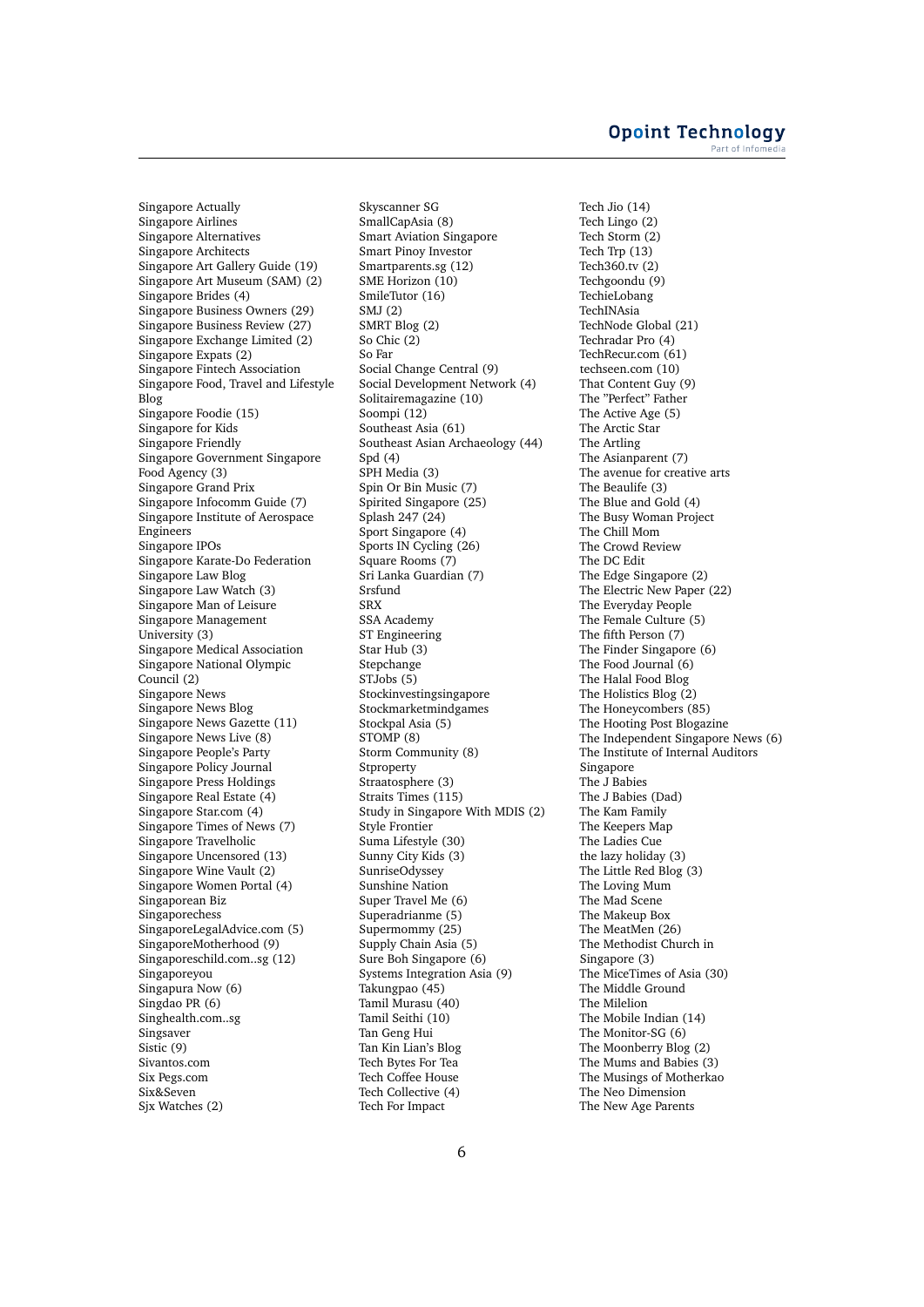### **Opoint Technology** Part of Infomer

The New Savvy (6) The News Bite (4) The Noel Boyd Blog The Occasional Traveller The Octant (8) The Ordinary Patrons (12) The peak magazine SG (11) The Petite Wanderess The Popping Post The Pride (5) The Ranting Panda (2) The Republican Post (11) The Seoul Story The Shutterwhale The Simple Sum (2) The Singapore Democrats (2) The Singapore Scout Association (5) The Singapore Time (21) The Singaporean Sisters The Smart Investor (8) The Smart Local Singapore (8) The Spill Magazine (7) The T List THE TAPESTRY PROJECT SG (7) The Tech Revolutionist The Technovore The Tender Gardener The Travel Intern The UrbanWire The Vent Machine (10) The Wacky Duo (17) The Wellness Asia (25) The Workers' Party (3) TheBestSingapore.com (7) TheFinance.sg (13) Thehomeground.asia (26) TheLanceScape TheLeiaV Therevolutioner Thesleepydevil Think Centre Singapore (11) ThinkChina (7) Thoughts of a Cynical Investor (8) thywhaleliciousfay Ticker House (6) Ticki Kids (6) Time Out Singapore (17) Time Werke TODAYonline (50) Toggle Top Asian Startups (9) TopGear Singapore (6) Torque (3) Toutiao Sg (7) Trade Link Media (5) Transient Workers Count Too (10) Traptown (5) Travel Daily Media (24) Travel Daily News Travel Inspiration 360 (2) Travel Stylus (5) Travel Weekly Asia (4)

Traveler Folio Travellingwonders Travelstop Blog Treeofprosperity TribunBali Travel (6) Tripcetera Blog – Home TripZilla (7) Truly Expat (7) Ttg Asia Ttgassociations (3) Ttgmice (15) Typicalben U Weekly (22) Undertheangsanatree Underwater 360 (11) United Overseas Bank Universal Scribbles Unscrambled.sg (5) Urban journey (29) US News Postus Zero (4) US Trendeepro (21) ValueBuddies (2) ValueChampion Singapore (2) Valueinvest Aasia (4) Vaniday (5) Vanilla Luxury (15) Vault (8) Venuerific VerySallyish Viagogo Vickii Ma ViSenze Visit Singapore (4) VIVIANTIAN'S Vogue Singapore (6) Vulcan Post (9) Vulture Magazine (7) W.Media (3) Wah So Shiok (6) Wander Luxe (6) Wanderful mom WanderLex Wanderspiel (8) Watchculture Watching Horology Water and Wastewater Asia (3) We live in a flat Wealthfidence Wear Oh Where Weare Social Web In Travel (9) Wedding Travel Magazine Weekender (8) Welcome to Rosette Media Wfa (2) What's Happening in Singapore Real Estate Where's Sharon WhereToEat Singapore Wildrice (3) Wildshores WilfridWong (4)

Wine & Dine Wise (8) Wishcrys WOMAN by The Edge Singapore Women On Cyber Singapore (6) Women Weekly (33) Wonderwall (7) Wording Art Workplace Safety and Health Council TAL (2) WorkSmart Asia (2) World Executives Digest (4) World Of Chemicals (6) World Ports Organization (8) World Travel Magazine (8) www.aic.sg (2) www.bykido.com (3) www.fozl.sg www.gotomalls.com (2) www.kirstenhan.com www.ncis.com..sg www.nuh.com..sg www.nuhcs.com..sg www.nuhs.edu..sg (2) www.oo-foodielicious.com (27) www.portfoliomagsg.com (18) www.sinema.sg (17) www.tankinlian.com www.yan.sg (37) X-Clusive Xiajiejie (霞姐话匣子) Xinjiapo News (15) Xo, Angeline Xoxojeneen Xperience Live Xploring Johor XpressNews-sg Yachtstyle (7) Yahoo Singapore Yahoo Singapore Finance (24) Yahoo Singapore Style (16) Yahoo! Singapore News (25) Yaruzi's Learn 2 Live YINA GOES (3) YOLO <sup>精</sup>彩活<sup>着</sup> Young Parents (8) Youthconversations.wordpress.com Youthopia (25) YouTrip/sg yoyokulala.com Yp.sg (7) YuniQueYuni Yutakis Zanthrea Zaobao Zaobao.com..sg (56) ZB Schools (23) Zero Waste Singapore (2) Zitseng.com Zoe Raymond.com zufang Zula (14)